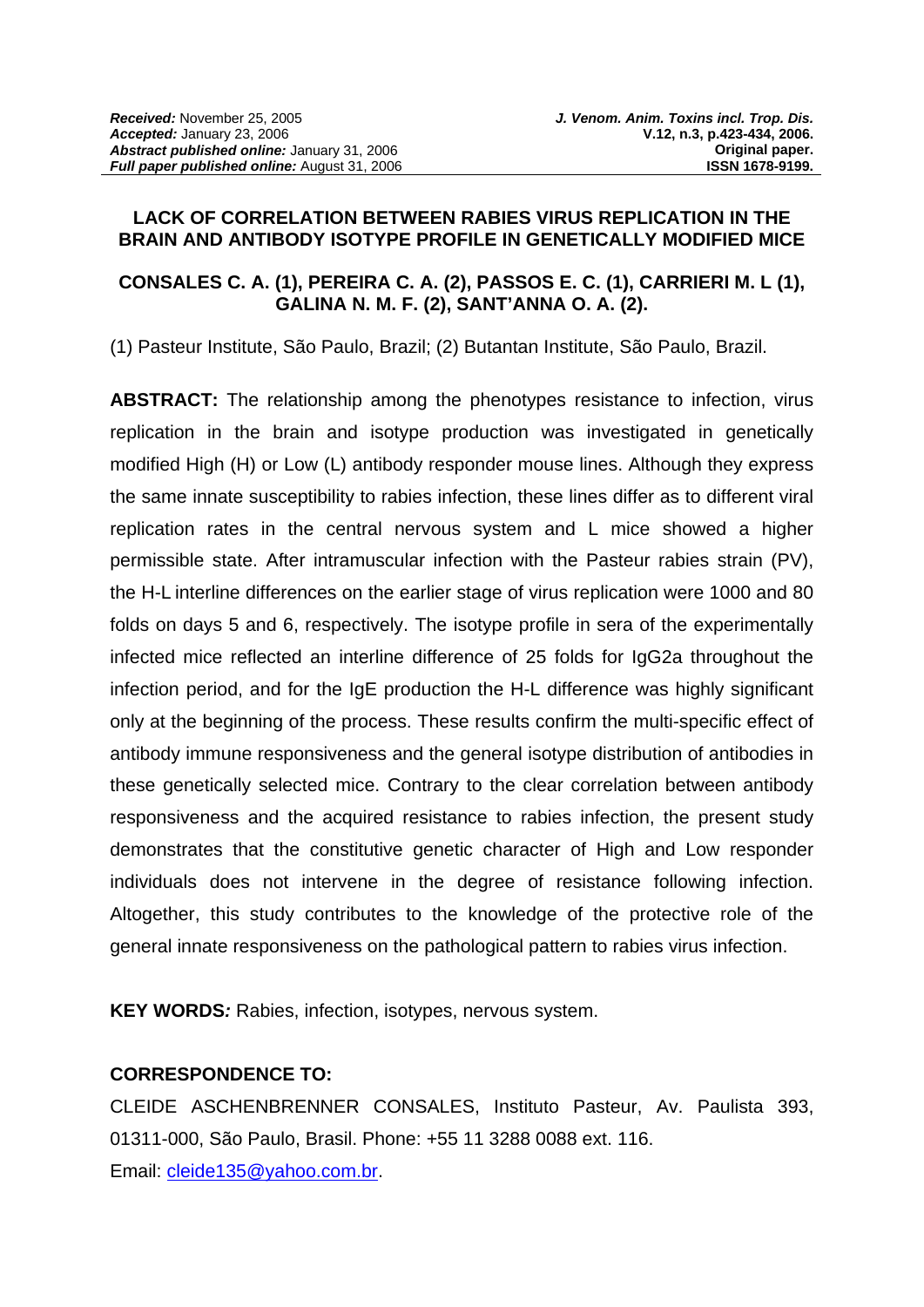# **INTRODUCTION**

Rabies is an acute lethal disease known for ages. Humans and animals are susceptible to the RNA *Lyssavirus* of the Rhabdoviridae family and due to the wide geographic distribution, the variety of population isolates and the diversity of mammalian reservoirs, rabies is still a serious public health problem. Susceptibility varies among wild species and the intervention of 2-4 loci determining the acquired resistance to rabies infection has been experimentally proved. Moreover, it must be considered that vaccines exert eventual selective pressure on the evolution of pathogenicity and influence the generation of new virus strains.

The distinct strains of rabies virus are strictly neurotropic pathogens. Experimental infection reveals that the virus initially remains next to the inoculation site, where it replicates, and the accumulation of mononuclear and other leukocytes is a secondary process developed during this early stage. Unless neutralized at this stage, the virus particles enter the peripheral nerves and reach the central nervous system (CNS) where they can be found at high concentrations with limited neuropathological events during the early phase. These events include CNS inflammation associated with gliosis reaction and perivascular lymphocytes infiltration (7, 17, 22, 30). Several specific or non-specific immunobiological mechanisms of defense have been suggested to be involved in the restriction of virus replication at different sites of infection, which may result in individual resistance. Among these, both T-cell mediated immune responses and B-derived antibody responsiveness are active mechanisms for the final protective state, and the level of soluble factors such as INF-γ correlates with the degree of resistance (1, 8, 11, 14, 20).

Results of research developed in the last thirty years include demonstration of the fundamental participation of genetic factors in the regulation of the immune response and over the innate or acquired resistance to infections. Two broad types of genetic control were established: a) specific monogenic regulation of immune response related to genes often linked with the major histocompatibility complex [MHC] (5, 19), and b) polygenic control of quantitative innate and acquired immune responsiveness (3). To study the natural or acquired resistance against rabies, distinct animal models have been established allowing for the analysis and characterization of effective protection mechanisms. It was demonstrated that resistance to rabies infection is genetically controlled by at least two loci in isogenic mice (16, 18). In these inbred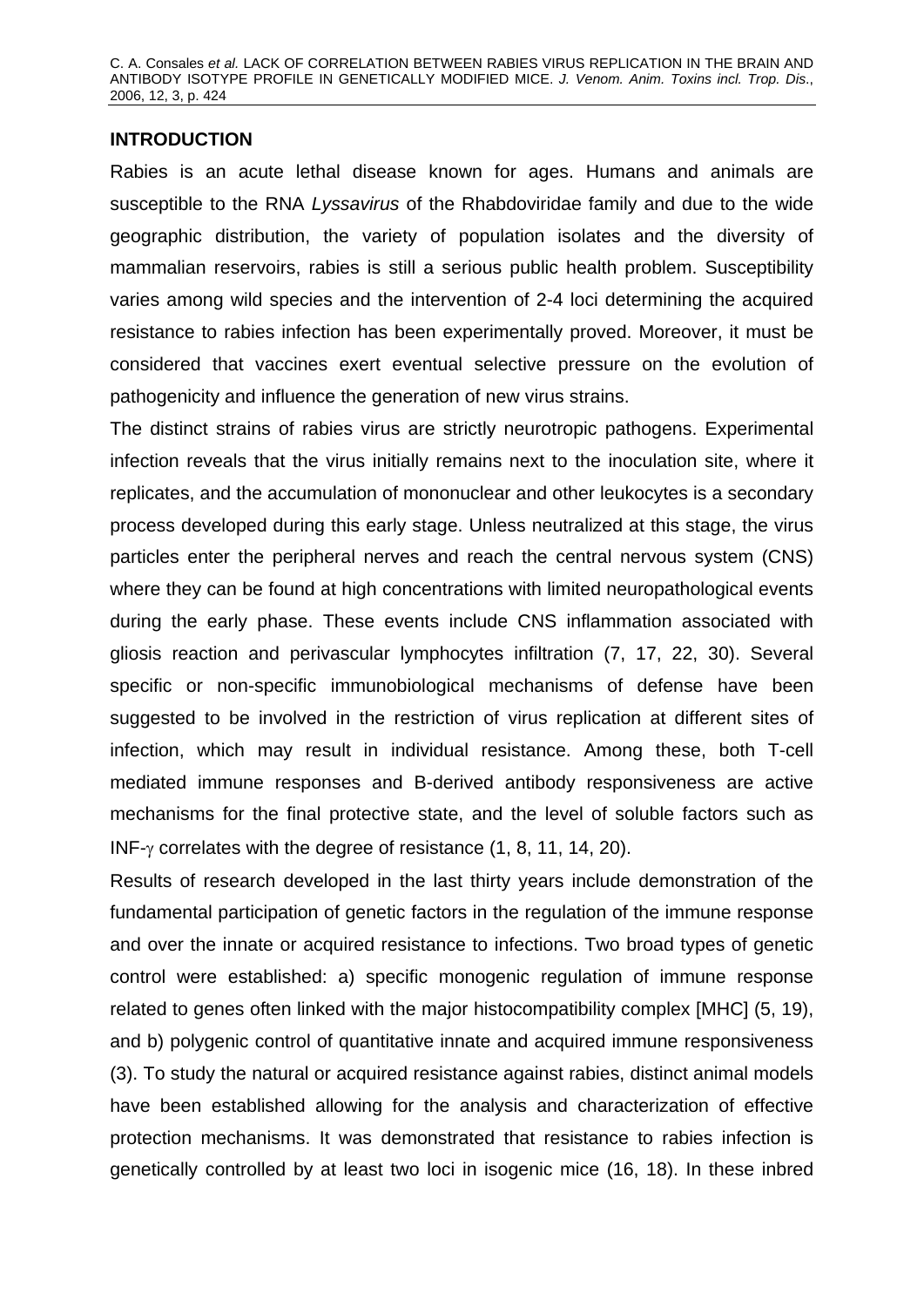#### C. A. Consales *et al.* LACK OF CORRELATION BETWEEN RABIES VIRUS REPLICATION IN THE BRAIN AND ANTIBODY ISOTYPE PROFILE IN GENETICALLY MODIFIED MICE. *J. Venom. Anim. Toxins incl. Trop. Dis*., 2006, 12, 3, p. 425

lines responsiveness to rabies vaccination and resistance to virus challenge were showed to be monogenic (28). However, isogenic mice were not selected for immunobiological characters and in these mouse strains susceptibility is presumably due to defective recessive alleles fixed by chance during selective cross.

Investigation of the genes controlling the specific acquired or innate immune mechanisms acting on the resistance to infection demonstrated that the major immunobiological phenotypes such as inflammatory responses, quantitative antibody production, immunological tolerance and T-cell mediated reactivity, in spite of their functional integration, are, at least in part, under the additive control of independent segregating loci (3, 9, 13). The resulting polymorphic regulation of immunity is the essential characteristic ensuring the survival of a genetically heterogeneous natural population. As pointed by Boyartchuk and Dietrich (4), the plasticity and redundancy of the immune system complicates the experimental study of these distinct components. The goal of genetic selection is to create mouse lines with extreme and easily differentiated phenotypes. If the selected genes modify the immune function, they can intervene in the responsiveness to toxins and infectious agents. Thus, the opposite capacity of the independent genetically modified mice to establish protective mechanisms reflects a dynamic relation between the gene frequency and the nature of immunogens or pathogens. Results of the factors responsible for the complex pleiotropic network of the immune system may be indicative of the main protective mechanisms of survival. Thus, the advantage of the genetically selected H and L mouse lines model in relation to inbred mice is the availability of individuals genetically homogeneous at the relevant loci controlling general characters, allowing for the study of the real biological signification of innate and/or acquired immune traits and the establishment of eventual correlation between distinct immunobiological parameters (26, 29). In fact, studies on distinct H and L lines of mice clearly demonstrated the positive correlation between neutralizing antibody responsiveness to rabies vaccination and resistance to infection (21) and it was proved that these traits are under polygenic control (10, 23). It was also demonstrated that differences in resistance were directly correlated with the intrinsic activities of their macrophages (8). Altogether, these studies suggest that innate and acquired resistance against rabies involve distinct genetic traits other than antibody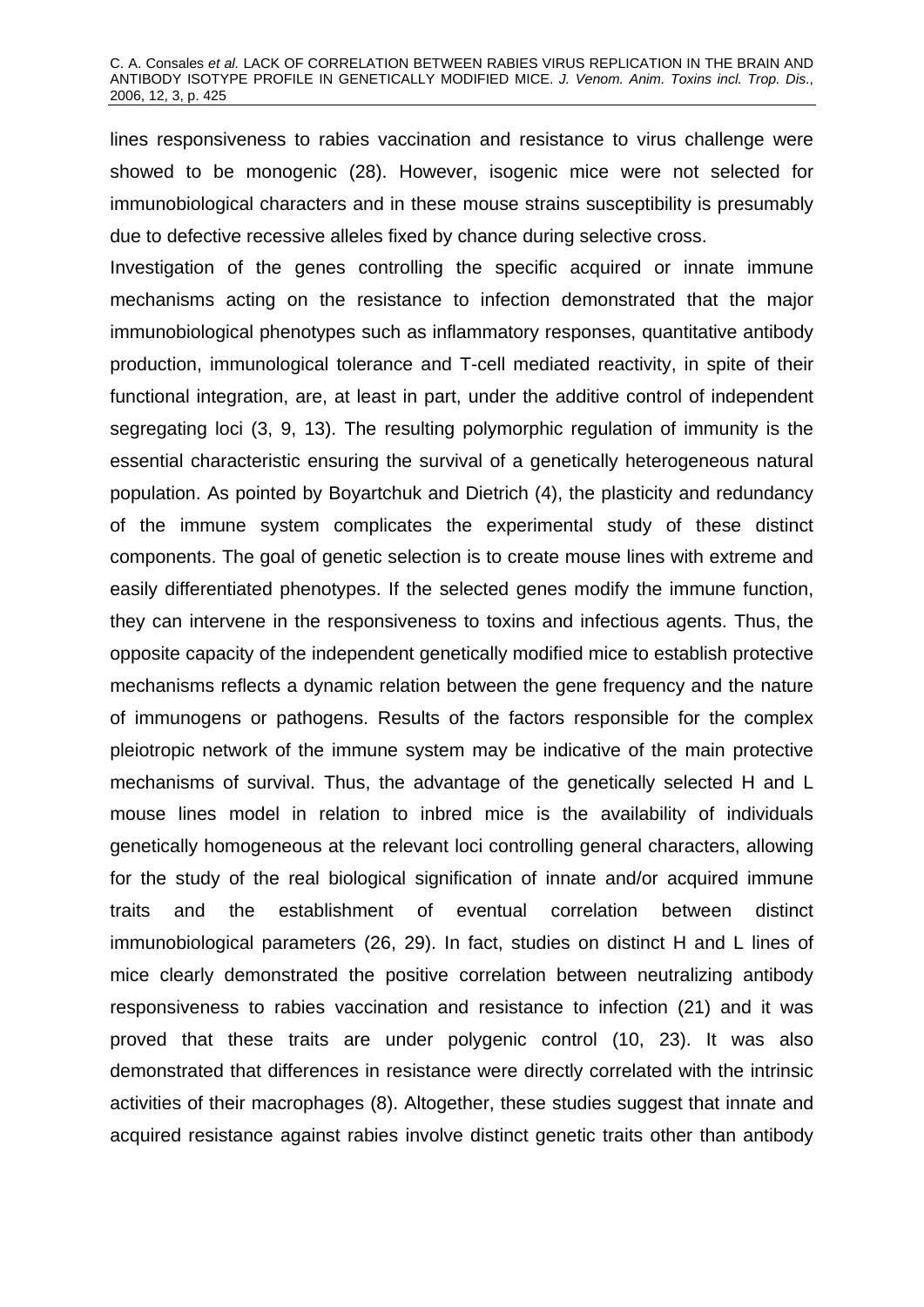responsiveness or inflammatory aptness, making evident the complexity of factors acting during the infective process (25).

In the present study the chosen analyzed phenotypes were resistance to infection and virus replication in the brain. The antibody isotype profile after experimental infection with the PV strain was also titrated, providing further data for the comprehension of the general phenomenon of the rabies virus pathogenesis. The analysis of these phenotypes conjointly with those already reported ascertained the complex mechanisms acting on resistance/susceptibility to rabies virus infection.

# **MATERIALS AND METHODS**

## **Animals**

 $H<sub>III</sub>$  and  $L<sub>III</sub>$  mice were from Selection III according to the maximal or minimal antibody responsiveness to flagellar antigens of *Salmonellae* (27). Adult males and females were used when 3 months old; they were obtained and maintained at the animal facilities of the Immunogenetics Laboratory of the Butantan Institute. All experiments were performed following the guidelines for animal use approved by the Ethics Committee in Animal Experimentation.

## **Virus and infection**

In the experiment we used PV strain adapted to Vero cells culture with a titer of  $10^{4.9}$ LD<sub>50</sub>/0.03ml, being one mouse intracerebral 50% lethal dose equal to a titer of  $10^{4.9}$ , as calculated by the method described by Reed and Muench (24).

 $H<sub>III</sub>$  and  $L<sub>III</sub>$  antibody responder lines were intramuscularly infected with 0.1 ml of a PV suspension and observed daily for mortality and mean survival time determinations. At different times after infection, two sets of experiments were executed: 1) Some infected animals expressing paralysis symptoms were sacrificed and the brain collected for evaluation of virus titration. This was measured following intracerebral inoculation into 14-16g Swiss mice, as described by Koprowsky (15), and expressed as  $LD_{50}/0.03$ ml; 2) Groups of mice were bled from the retro-orbital venous plexus on days 3, 6, 12, 22 and 30 post infection.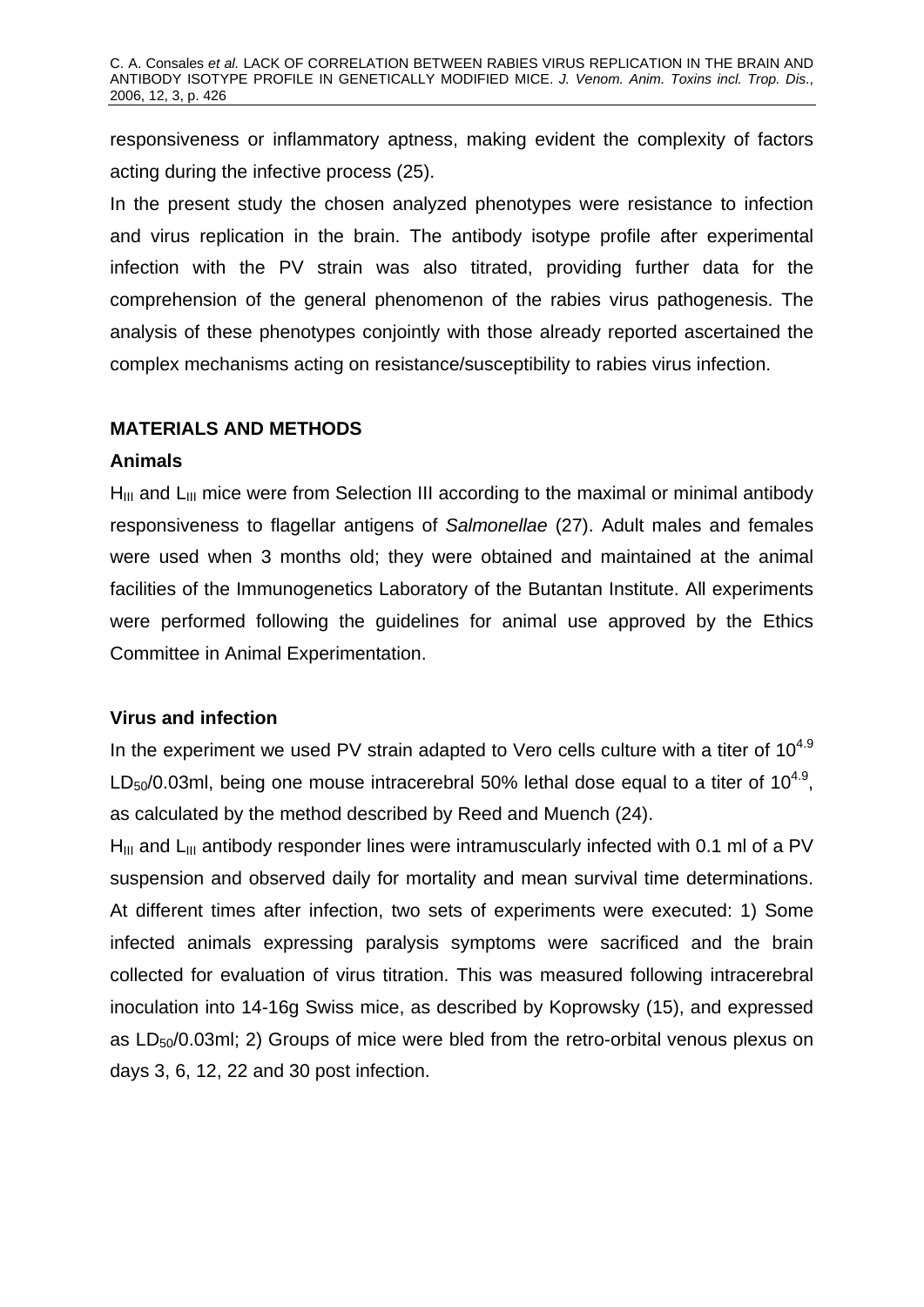C. A. Consales *et al.* LACK OF CORRELATION BETWEEN RABIES VIRUS REPLICATION IN THE BRAIN AND ANTIBODY ISOTYPE PROFILE IN GENETICALLY MODIFIED MICE. *J. Venom. Anim. Toxins incl. Trop. Dis*., 2006, 12, 3, p. 427

# **Assay for rabies virus-specific Ab IgG isotypes**

The individual antibody isotypes of IgG2a and IgE were measured by the ELISA test. Briefly, microplates (Nunc, MaxiScorp) were covered with 50μl of purified anti-mouse IgG2a monoclonal antibody [mAb] R19-15V at 8μg/ml (Pharmingen, USA), and 50μl of anti-mouse mAb R35-72 at 2μg/ml (Pharmingen) was added for capture. Plates were blocked with PBS/1%BSA/0.05%Tween. Individual double serum dilutions in ELISA buffer (PBS/0.1%BSA) were carried out including serum from uninfected animals as controls. After 18h at 4°C biotin-conjugated anti-mouse IgG2a mAb R19- 15 and biotin-conjugated anti-IgE R35-72 were added. Reactions were developed with p-nitrophenyl phosphate (Sigma Chemical) in diethanolamine buffer. Absorbance was measured at  $\lambda$ 405nm and antibody isotype titers expressed as  $log_2$ of the reciprocal of the highest serum dilution at which the absorbance was equivalent to three times the background values (12).

#### **RESULTS**

#### **Susceptibility to rabies infection**

 $H_{III}$  and  $L_{III}$  mice were equally susceptible to the experimental rabies infection, showing 39 and 45 of mortality, respectively, and mean survival time of 12 days (Table 1). Nevertheless, as shown in Figure 1,  $L_{III}$  mice were more permissible to viral replication in the central nervous system than  $H_{III}$ . Titers as high as 10<sup>3.5</sup> and  $10^{4.3}$  LD<sub>50</sub>/0.03ml were found in brains of L<sub>III</sub> mice on days 5 and 6 of infection, respectively, in comparison to 10<sup>1.1</sup> and 10<sup>2.3</sup> LD<sub>50</sub>/0.03ml found in brains of H<sub>III</sub> mice on the same days. The  $H_{III}$ -L<sub>III</sub> mice interline differences in virus replication were 1000 and 80 folds on days 5 and 6, respectively.

## **Isotype profiles**

The isotype detected in sera of mice after different times of infection showed that  $H_{III}$ mice were capable of regularly producing a higher amount of IgG2a when compared to  $L_{III}$  mice (Figure 2). Interline differences of at least 25 folds were observed throughout the infection period.  $H_{III}$  mice were also capable of producing IgE in high amounts from the beginning to the end of the infection and  $L_{III}$  mice showed at the initial phase a quite low amount of IgE, which rose during a late period of the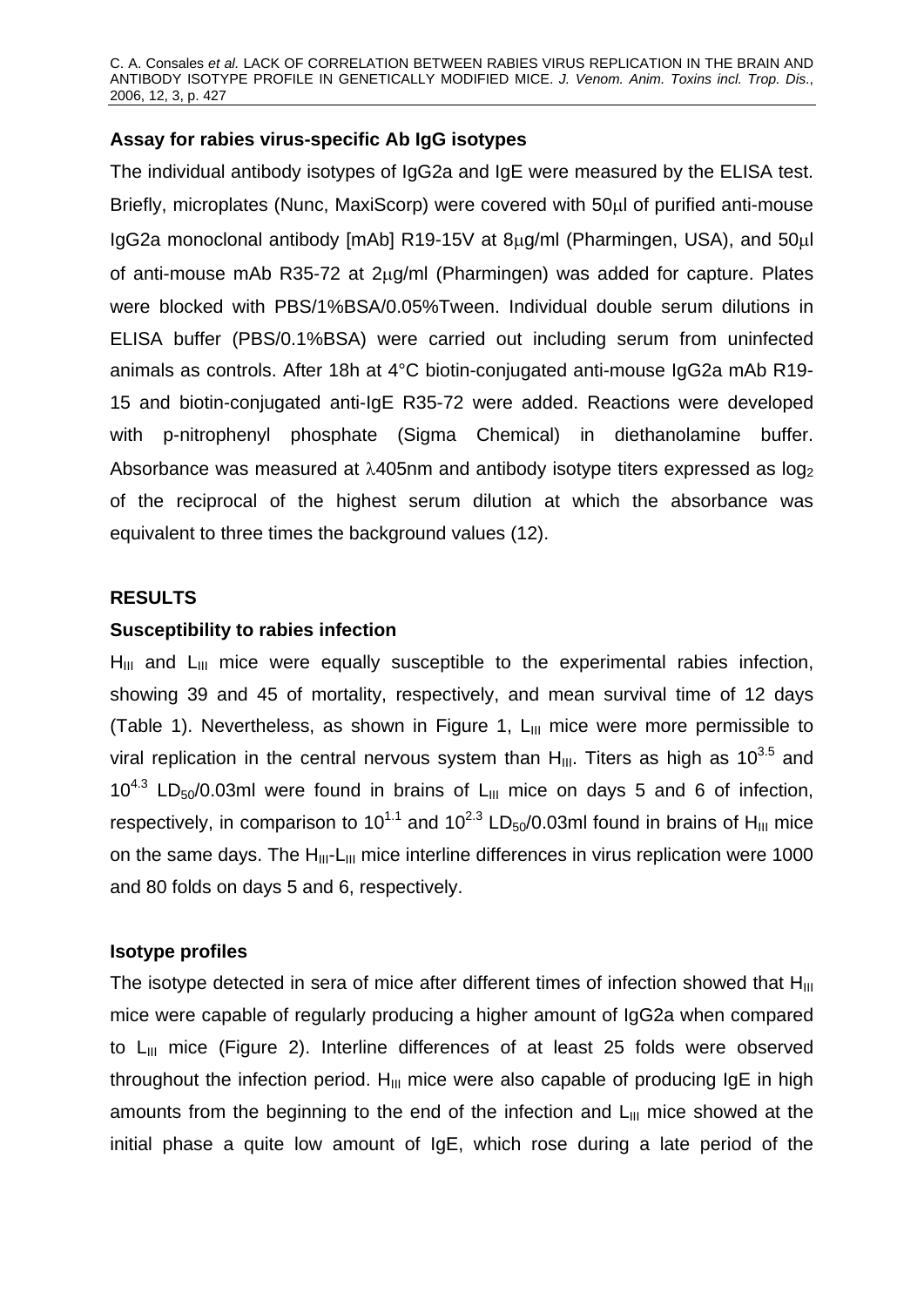infection. Thus, interline differences for IgE syntheses were highly significant at the beginning of the infection only.

**Table 1:** Mortality of H<sub>III</sub> and L<sub>III</sub> genetically selected mice after PV rabies virus strain infection.

| Mice      | Mortality/Total | Mean survival<br>time $[x \pm s]$ (days) |
|-----------|-----------------|------------------------------------------|
| $H_{III}$ | 39/46           | $12.0 \pm 7.0$                           |
| ∟ա        | 45/49           | $12.0 \pm 5.8$                           |

Mice were intramuscularly infected with PV rabies virus (titer of 10<sup>4.9</sup>)  $LD_{50}/0.03$ ml) and observed for 30 days.



Days after infection

Figure 1. Kinetics of virus replication in the brain of  $H_{III}$  and  $L_{III}$  responder mice during PV rabies virus strain infection. Animals were intramuscularly infected with 0.1 ml of PV rabies virus (titer of  $10^{4.9}$  LD<sub>50</sub>/0.03ml); brains were collected at different moments from animals showing rabies symptoms and the virus was titrated by mouse inoculation assay. Data are expressed in  $Log<sub>10</sub> LD<sub>50</sub>$  and represented the average of 3 experiments.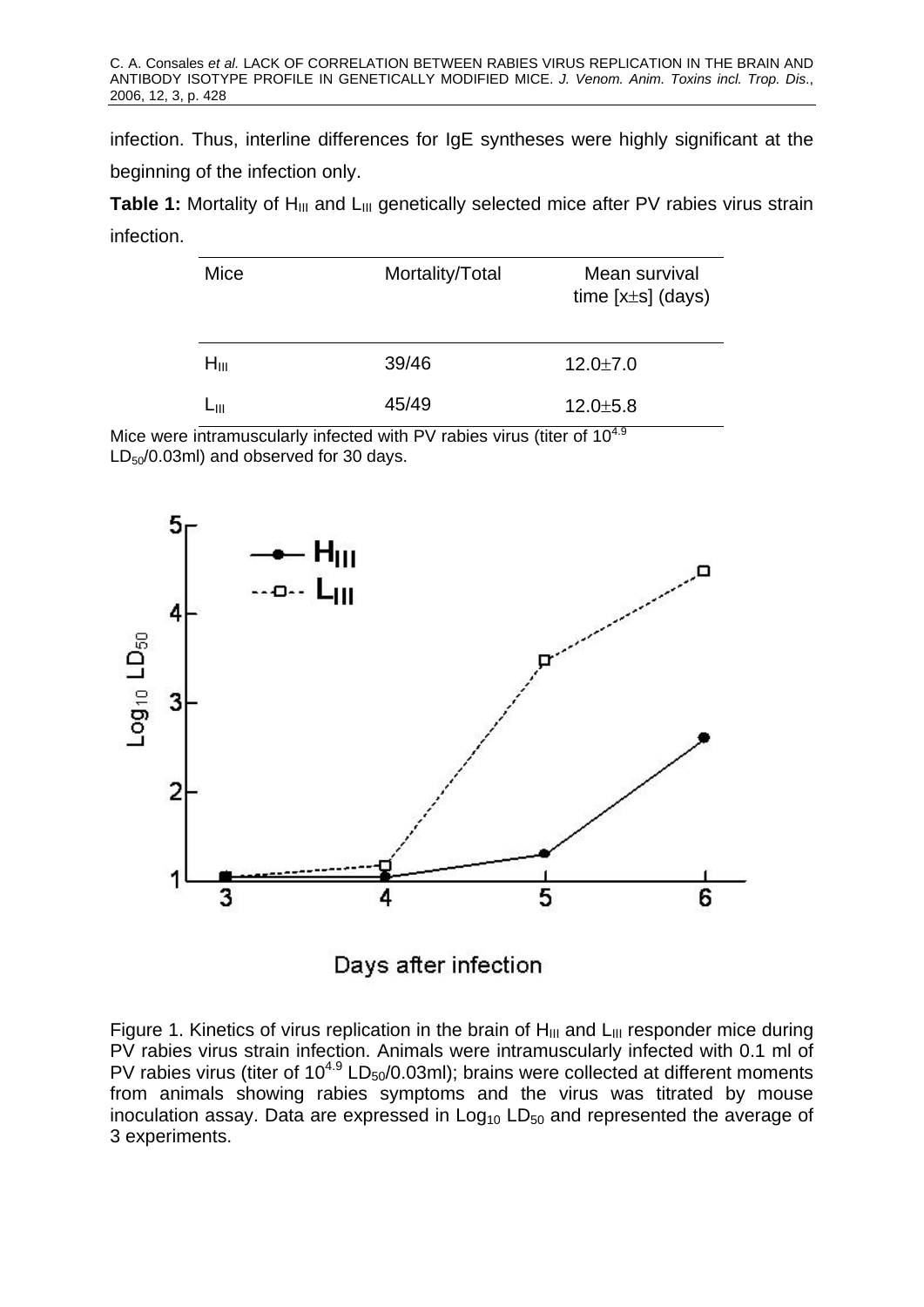

Figure 2. Kinetics of IgG2a (a) and IgE (b) synthesis in  $H_{III}$  and  $L_{III}$  responder mice during PV rabies virus strain infection. Animals were intramuscularly infected with 0.1 ml of PV rabies virus (titer of  $10^{4.9}$  LD<sub>50</sub>/0.03ml); sera were collected on days 3, 6, 12, 22 and 30 and the isotype profile of antibodies were determined by ELISA.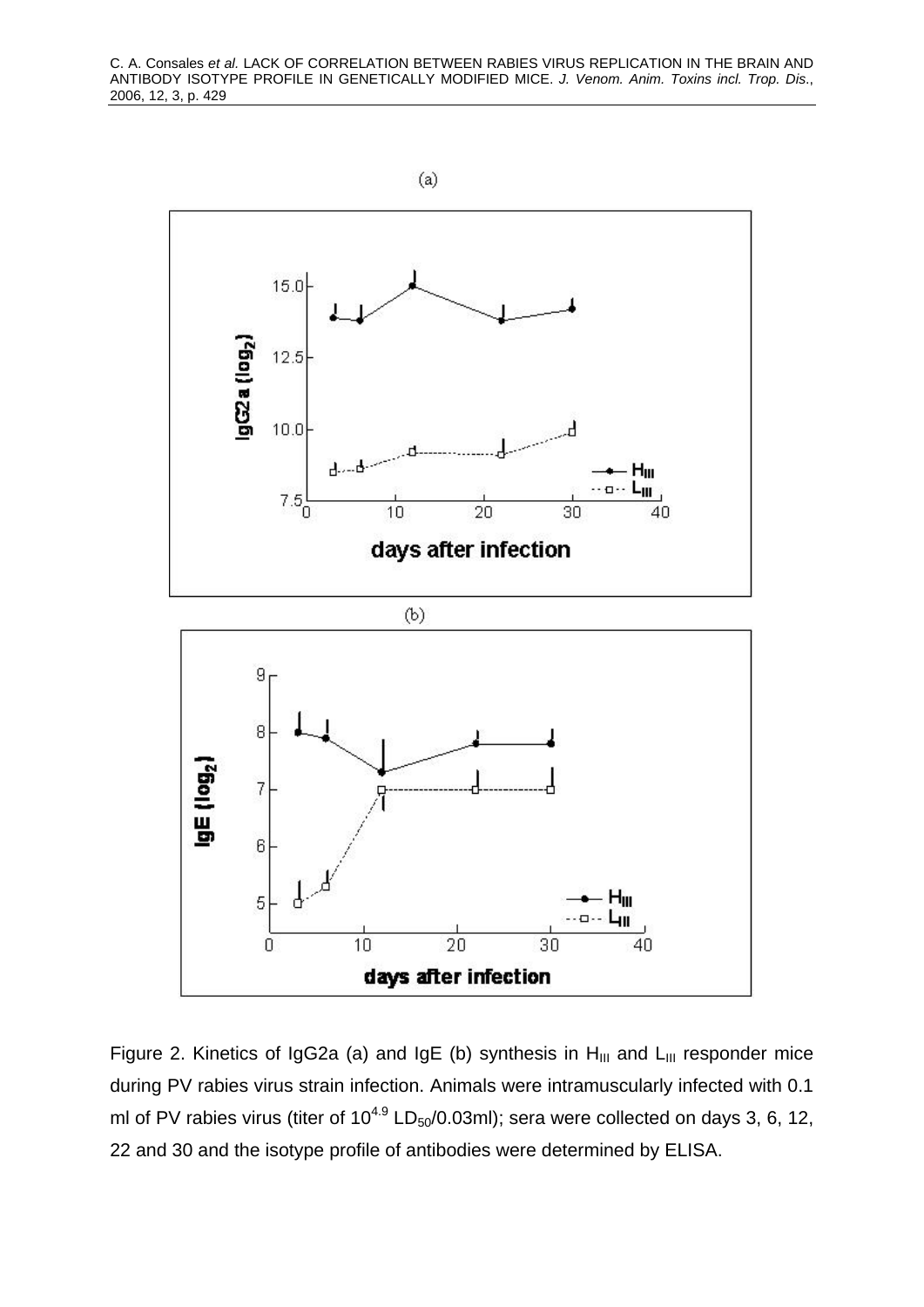C. A. Consales *et al.* LACK OF CORRELATION BETWEEN RABIES VIRUS REPLICATION IN THE BRAIN AND ANTIBODY ISOTYPE PROFILE IN GENETICALLY MODIFIED MICE. *J. Venom. Anim. Toxins incl. Trop. Dis*., 2006, 12, 3, p. 430

## **DISCUSSION**

Rabies virus is highly neurotropic being extremely and selectively adapted to neurons. As clearly exposed by Baloul and Lafond (2), the degree of pathogenicity depends on the neuroinvasive capacity of the rabies virus strain. Thus, an attenuated virus may promote effective humoral and T-cell immune responses and would be eventually protector to subsequent challenge with a highly pathogenic strain. Several studies suggest that both innate and acquired resistance against rabies virus intrinsic neuroinvasive characteristics involve distinct genetic traits other than antibody responsiveness or inflammatory aptness, making evident the complexity of factors acting during the infective process (25). Recently, it was demonstrated that apoptosis is a relevant phenomenon related to the neuroinvasion and transmission of rabies virus within the CNS. Microglia are the tissue macrophages, the principal immune cells of the CNS. The activation of microglial cells is controlled by cytokines such as IFN-γ, a particularly potent activator of microglia that can up-regulate MHC classe II expression, phagocytosis and production of different cytokines. Virus neuroinvasion might be controlled if microglia and activated T cells eliminate the infected neurons (2, 6).

The present results indicate lack of correlation between serum neutralizing antibody responses following infection and resistance to rabies in genetically modified mice selected according to the maximal  $[H_{III}$  line] or minimal  $[L_{III}$  line] antibody responsiveness. Previous and pioneer studies on distinct H and L lines of mice demonstrated the positive correlation between acquired resistance to infection and neutralizing antibody responsiveness to rabies virus (21) and it was proved that these traits are under polygenic control (10, 23). It was also demonstrated that differences in resistance were directly correlated with the intrinsic activities of macrophages and the antiviral effect mediated by IFN- $\gamma$  (8). Although H<sub>III</sub> and L<sub>III</sub> mice showed a quite different magnitude of virus replication in the brain as well as a distinct capacity to synthesize IgG2a or IgE, the resistance degree against experimental rabies infection was comparable. The antibody isotype pattern observed in infected mice may reflect a distinct capability of these animals to mount a cell immune response, which in turn could be more or less effective in neutralizing the virus in the brain. The possibility that the higher virus replication in the brain of  $L_{III}$  mice is compensated by a greater capability of these animals to mount a more efficient cell immune response can not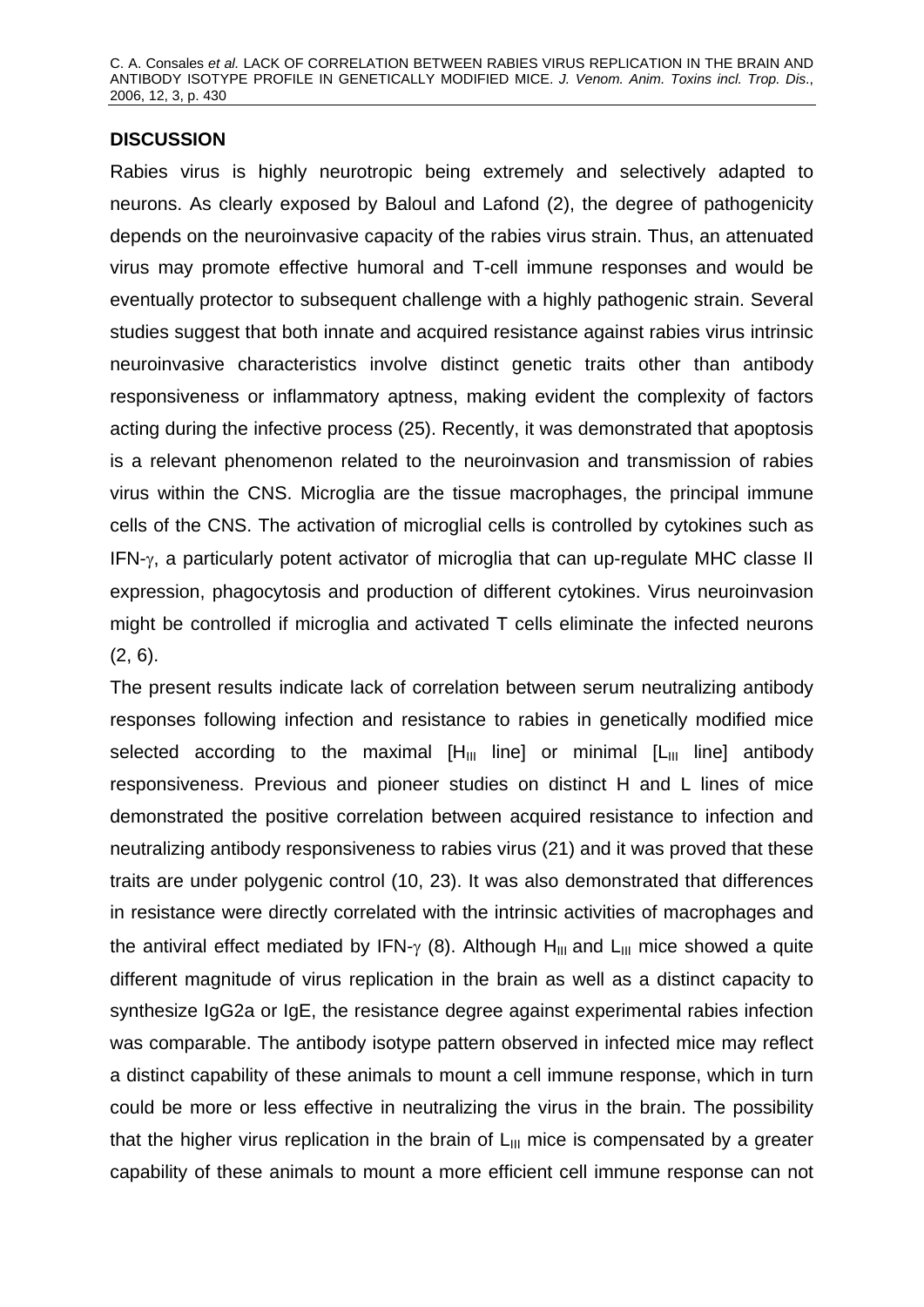be excluded, and may explain the final comparable resistance of both mouse lines to the rabies infection.

These results confirm that high and low responsiveness is not restricted to the selection immunogens but is inclusive for distinct antigen specificities and antibody isotypes. They also indicate that this multi-specific trait could be likewise extensive for the adaptive immune response during an infectious process. Finally, the analysis of the three described phenotypes conjointly with those previously reported (8, 10, 18, 28) contribute to the understanding of the complex mechanisms acting on the protective or immunopathological states following rabies virus infection or immunization.

# **ACKNOWLEDGEMENTS**

The authors thank Maria das Graças Silva for her help with the manuscript. This work was supported in part by grants from the Pasteur Institute, São Paulo; FAPESP; and Butantan Foundation. Carlos Augusto Pereira and Osvaldo Augusto Sant'Anna are researchers of The National Council for Scientific and Technological Development (CNPq).

## **REFERENCES**

- 1 BAER GM., CLEARY WF., DIAZ AM., PERL DF. Characteristics of 11 rabies virus isolates in mice: titers and relative invasiveness of virus, incubation period of infection, and survival of mice with sequelae. *J. Infect. Dis.*, 1977, 136, 336-45.
- 2 BALOUL L., LAFON M. Apoptosis and rabies virus neuroinvasion. *Biochimie*, 2003, 85, 777-88.
- 3 BIOZZI G., MOUTON D., SANT'ANNA OA., PASSOS HC., GENNARI M., REIS MH., FERREIRA VC., HEUMANN AM., BOUTHILLIER Y., IBAÑEZ OM., STIFFEL C., SIQUEIRA M. Genetics of immunoresponsiveness to natural antigens in the mouse. *Curr. Top. Microbiol. Immunol*., 1979, 85, 31-98.
- 4 BOYARTCHUK V., DIETRICH W. Genetic dissection of host immune response. *Genes Immun*., 2002, 3, 119-22.
- 5 BRILES DE., BENJAMIN Jr. WH., HUSTER WJ., POSEY B. Genetic approaches to the study of disease resistance: with special emphasis on the use of recombinant inbred mice. *Curr. Top. Microbiol. Immunol.*, 1986, 124, 21-35.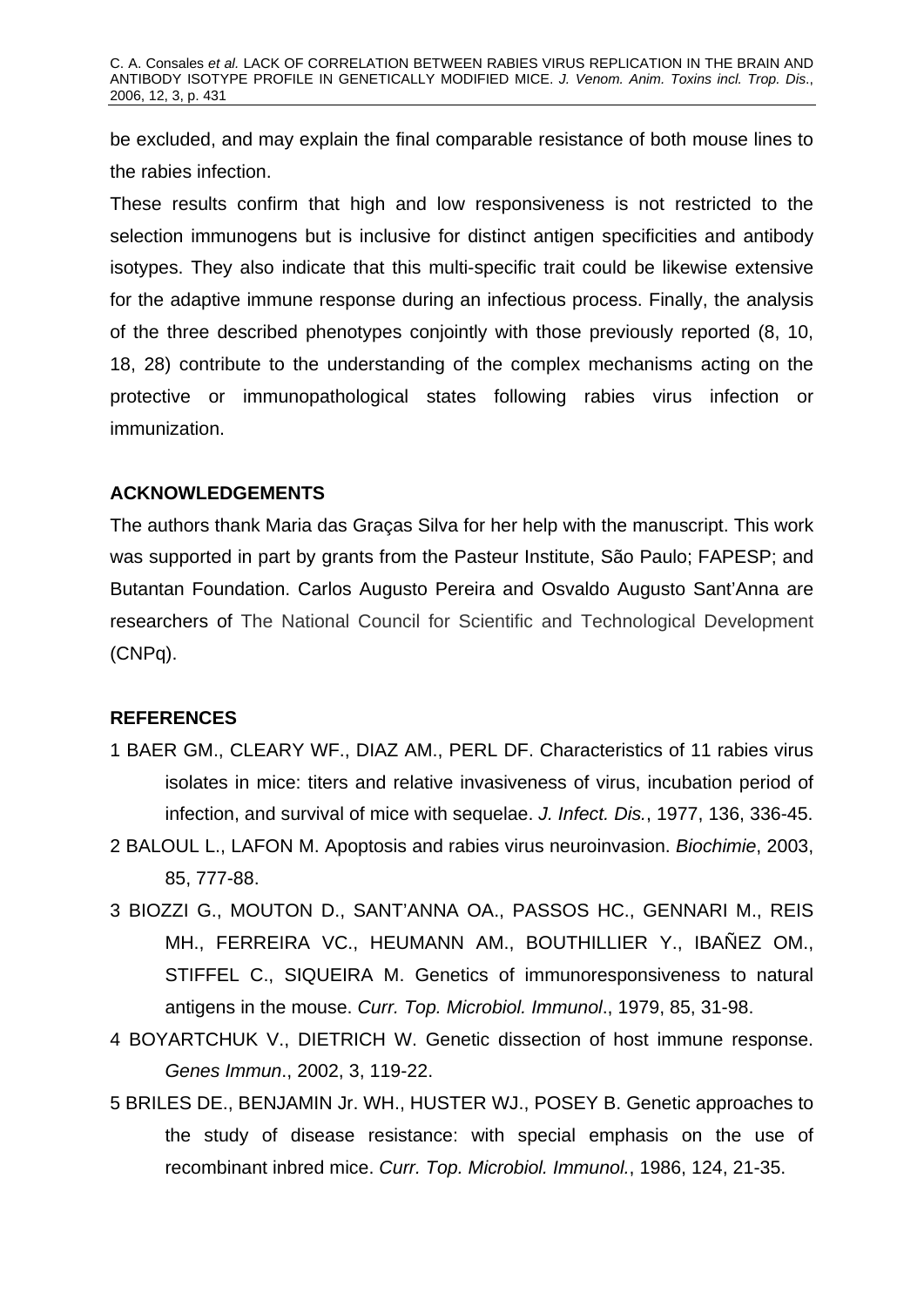- 6 CHAN A., MAGNUS T., GOLD R. Phagocytosis of apoptotic inflammatory cells by microglia and modulation by different cytokines: mechanism for removal of apoptotic cells in the inflamed nervous system. *Glia,* 2001, 33, 87-95.
- 7 CHARLTON KM. The pathogenesis of rabies. In: CAMPBELL JB., CHARLTON KM. Eds. *Rabies*. Boston: Kluwer, 1988: 102-50.
- 8 CONSALES CA., MENDONÇA RZ., LUCCHIARI MA., VASSÃO RC., PEREIRA CA. Macrophage activity in rabies virus infection of genetically selected high and low antibody responder lines of mice. *Res. Virol.,* 1990, 141, 57-67.
- 9 DA SILVA AC., DE SOUZA KW., MACHADO RC., DA SILVA MF., SANT'ANNA OA. Genetics of immunological tolerance: I. Bidirectional selective breeding of mice for oral tolerance. *Res. Immunol.*, 1998, 149, 151-61.
- 10 DE FRANCO M., MASSA S., VASSÃO RC., SIQUEIRA M., SANT'ANNA OA. Polygenic control of antibody production and correlation with vaccine induced resistance to rabies virus in high and low antibody responder mice. *Arch. Virol.*, 1996, 141, 1397-406.
- 11 FU ZF. Rabies and rabies research: past, present and future. *Vaccine,* 1997, 15, suppl. S20-4.
- 12 GUESDON JL., TERNYNCK T., AVRAMEAS S. The use of avidin-biotin interaction in immunoenzymatic techniques. *J. Histochem. Cytochem*., 1979, 27, 1131-9.
- 13 IBAÑEZ OM., STIFFEL C., RIBEIRO OG., CABRERA WK., MASSA S., DE FRANCO M., SANT'ANNA OA., DECREUSEFOND C., MOUTON D., SIQUEIRA M., BIOZZI G. Genetics of nonspecific immunity: I. Bidirectional selective breeding of lines of mice endowed with maximal or minimal inflammatory responsiveness. *Eur. J. Immunol*., 1992, 22, 2555-63.
- 14 KAWANO H., MIFUNE K., OHUCHI M., MANNEN K., CHO S., HIRAMATSU K., SHICHIJO A. Protection against rabies in mice by a cytotoxic T cell clone recognizing the glycoprotein of rabies virus. *J. Gen. Virol*., 1990, 71, 281-7.
- 15 KOPROWSKI H. The mouse inoculation test. In: MESLIN FX., KAPLAN MM., KOPROWSKI H. Eds. *Laboratory techniques in rabies*. 4.ed. Geneva: World Health Organization, 1996: 80-6.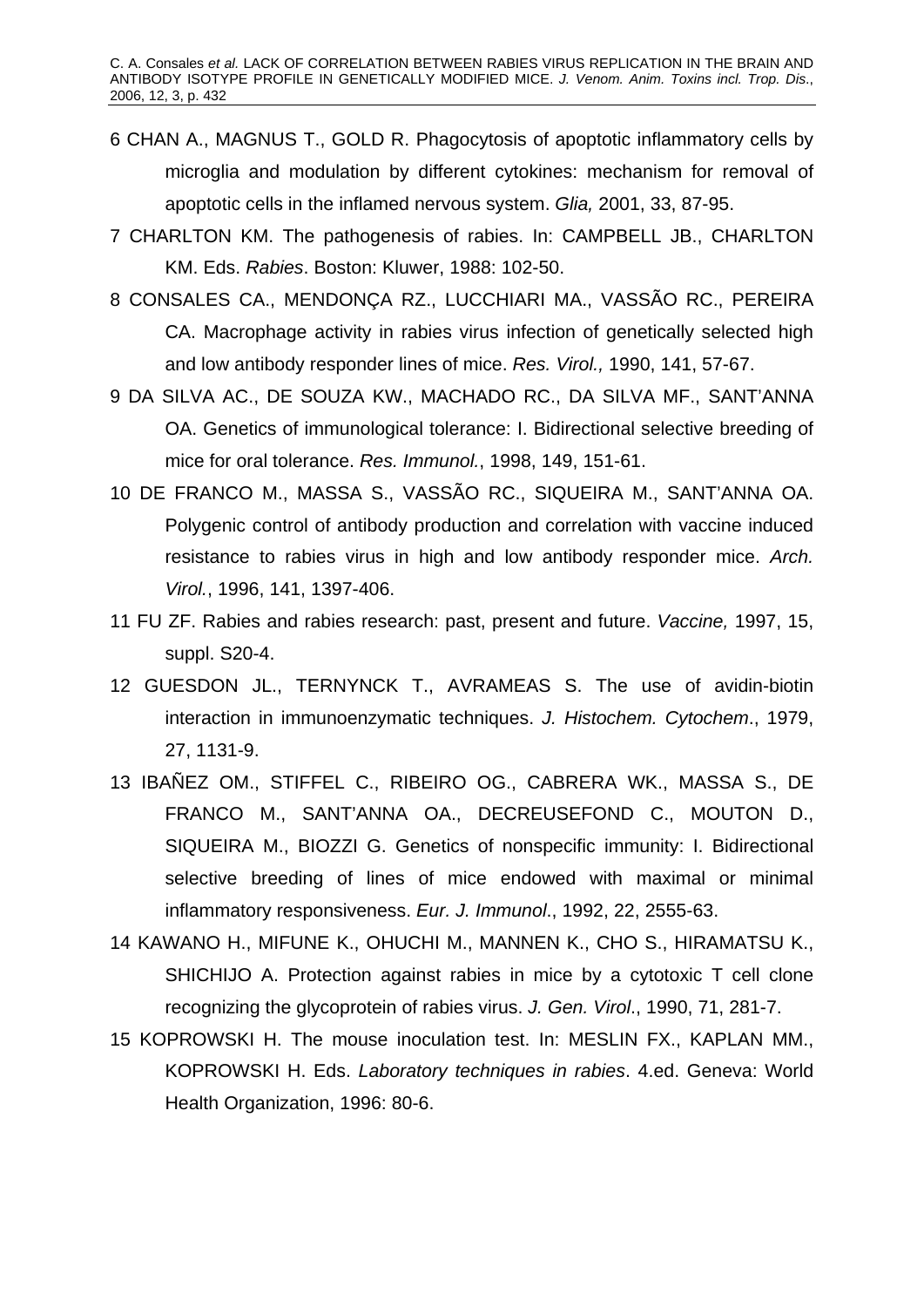- 16 LODMELL DL., CHESEBRO B. Murine resistance to street rabies virus: genetic analysis by testing second-backcross progeny and verification of allelic resistance genes in SJL/J and CBA/J mice. *J. Virol.,* 1984, 50, 359-62.
- 17 LODMELL DL., ESPOSITO JJ., EWALT LC. Rabies virus antinucleoprotein antibody protects against rabies virus challenge *in vivo* and inhibits rabies virus replication *in vitro. J. Virol.,* 1993, 67, 6080-6.
- 18 LODMELL DL., EWALT LC. Pathogenesis of street rabies virus infections in resistant and susceptible strain of mice. *J. Virol*., 1985, 55, 788-95.
- 19 MCDEVITT H. The discovery of linkage between the MHC and genetic control of the immune response. *Immunol. Rev.,* 2002, 185, 78-85.
- 20 MENDONÇA RZ., PEREIRA CA. Relationship of interferon synthesis and the resistance of mice infected with street rabies virus. *Braz. J. Med. Biol. Res.,* 1994, 27, 691-5.
- 21 NILSSON MR., SANT'ANNA OA., SIQUEIRA M., NILSSON TT., GENNARI M. Rabies virus immunity in genetically selected high and low responder lines of mice. *Infect. Immun.,* 1979, 25, 23-6.
- 22 PLOTKIN SA. Rabies. *Clin. Infect. Dis.,* 2000, 30, 4-12.
- 23 QUEIROZ-DA-SILVA LH., DE-FRANCO M., SANT'ANNA OA. Rabies infection and specific effect of vaccination in mice selected for high and low immunobiological parameters. *Braz. J. Med. Biol. Res.,* 1997, 30, 1309-13.
- 24 REED LJ., MÜENCH H. A simple method of estimating fifty percent end points. *Am. J. Hyg.,* 1938, 27, 493-7.
- 25 SANT'ANNA OA., MOUTON D., BIOZZI G. Multigenic control of specific and nonspecific immunity in mice. A review. *Livest. Prod. Sci.,* 1988, 20, 277-86.
- 26 SANT'ANNA OA., MOUTON D., IBAÑEZ OM., BOUTHILLIER Y., MEVEL JC., REIS MH., BIOZZI G. Basal immunoglobulin serum concentration and isotype distribution in relation to the polygenic control of antibody responsiveness in mice. *Immunogenetics*, 1985, 22, 131-9.
- 27 SIQUEIRA M., BANDIERI A., REIS MS., SANT'ANNA OA., BIOZZI G. Selective breeding of mice for antibody responsiveness to flagellar and somatic antigens of Salmonellae. *Eur. J. Immunol*., 1976, 6, 241-9.